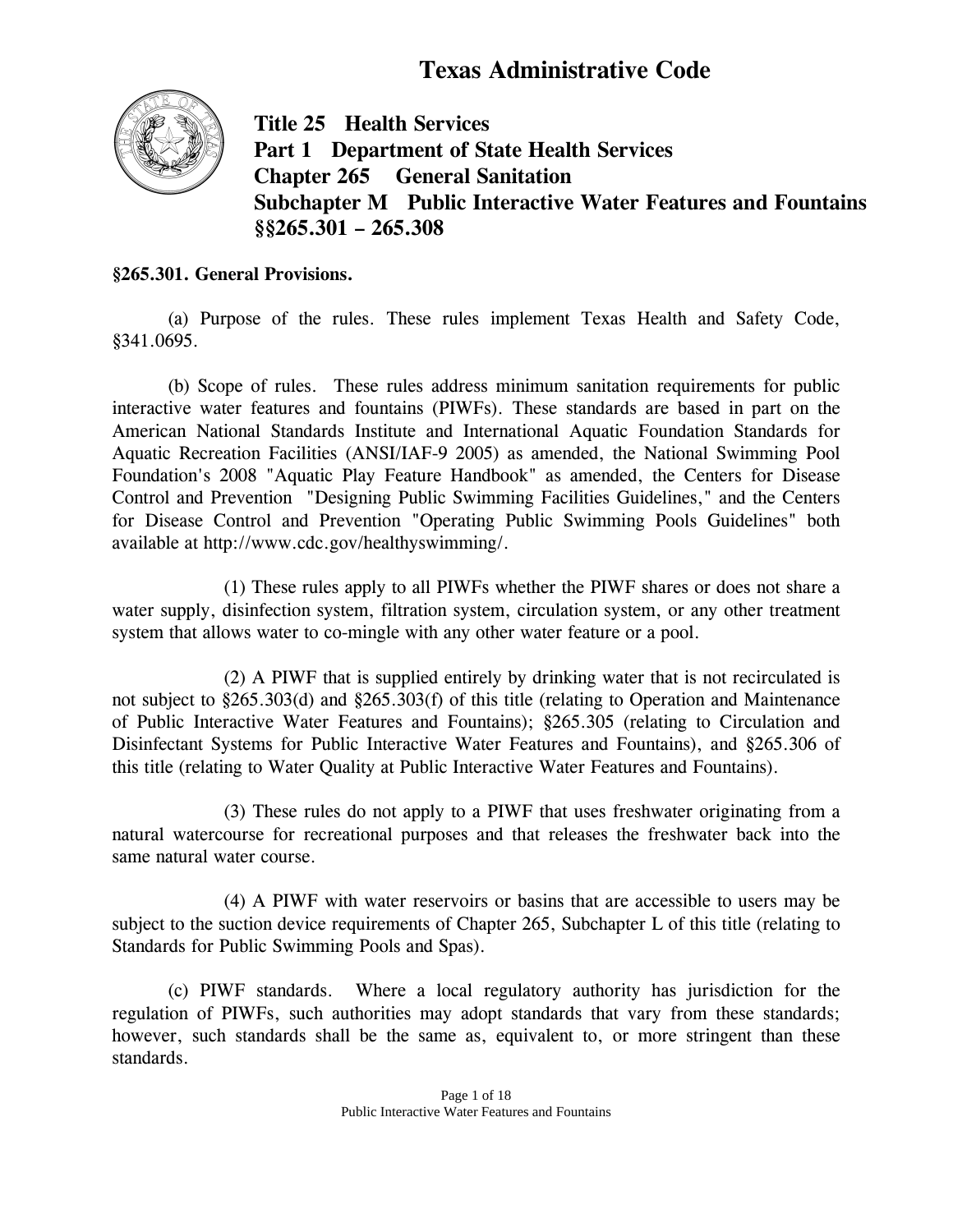**§265.302. Definitions**. The following words and terms, when used in this subchapter, shall have the following meanings, unless the context clearly indicates otherwise.

 (1) Act--Refers to Health and Safety Code, §341.0695, relating to Interactive Water Features and Fountains.

 (2) American Society of Sanitary Engineering (ASSE)--International Office, 901 Canterbury, Suite A, Westlake, Ohio 44145, telephone (440) 835-3040, website: www.asseplumbing.org.

 (3) ANSI--American National Standards Institute, 25 West 43rd Street (4th Floor), New York, New York 10036, telephone (212) 642-4900, website: www.ansi.org.

 (4) ANSI/IAF-9 2005--American National Standards Institute and International Aquatic Foundation Standards for Aquatic Recreation Facilities.

 (5) AquaTech--Starfish Aquatics Institute, Human Kinetics Aquatic Education Center, P.O. Box 5076, Champaign, Illinois, 61825-5076, telephone (800) 747-4457, website: www.aquaticeducationcenter.com.

 (6) APSP--Association of Pool and Spa Professionals, 2111 Eisenhower Avenue, Suite 500, Alexandria, Virginia 22314-4695, telephone (703) 838-0083, website: www.apsp.org.

 (7) ASPSA--American Swimming Pool and Spa Association, 1108 Little River Drive, Elizabeth City, North Carolina 27909, telephone (252) 331-2301, website: www.swimmingpooloperator.com.

 (8) Automatic chemical feeder--An automatic device for adding chemical to water in a public interactive water feature or fountain (PIWF). An automatic chemical feeder has valves controlled by electronic equipment that use pumps to dispense chemicals based on signals from probes continuously monitoring the water's properties.

 (9) Available chlorine--Rating of chlorine-containing products for total oxidizing power (See definition number (30) "Free available chlorine.")

 (10) Backflow prevention device--A device that is designed to prevent a physical connection between a potable water system and a non-potable source such as a pool, spa, or PIWF, or to prevent a physical connection between a pool, spa, or PIWF and a sanitary sewer or wastewater disposal system. (See definition number (20) "Cross-connection control device.")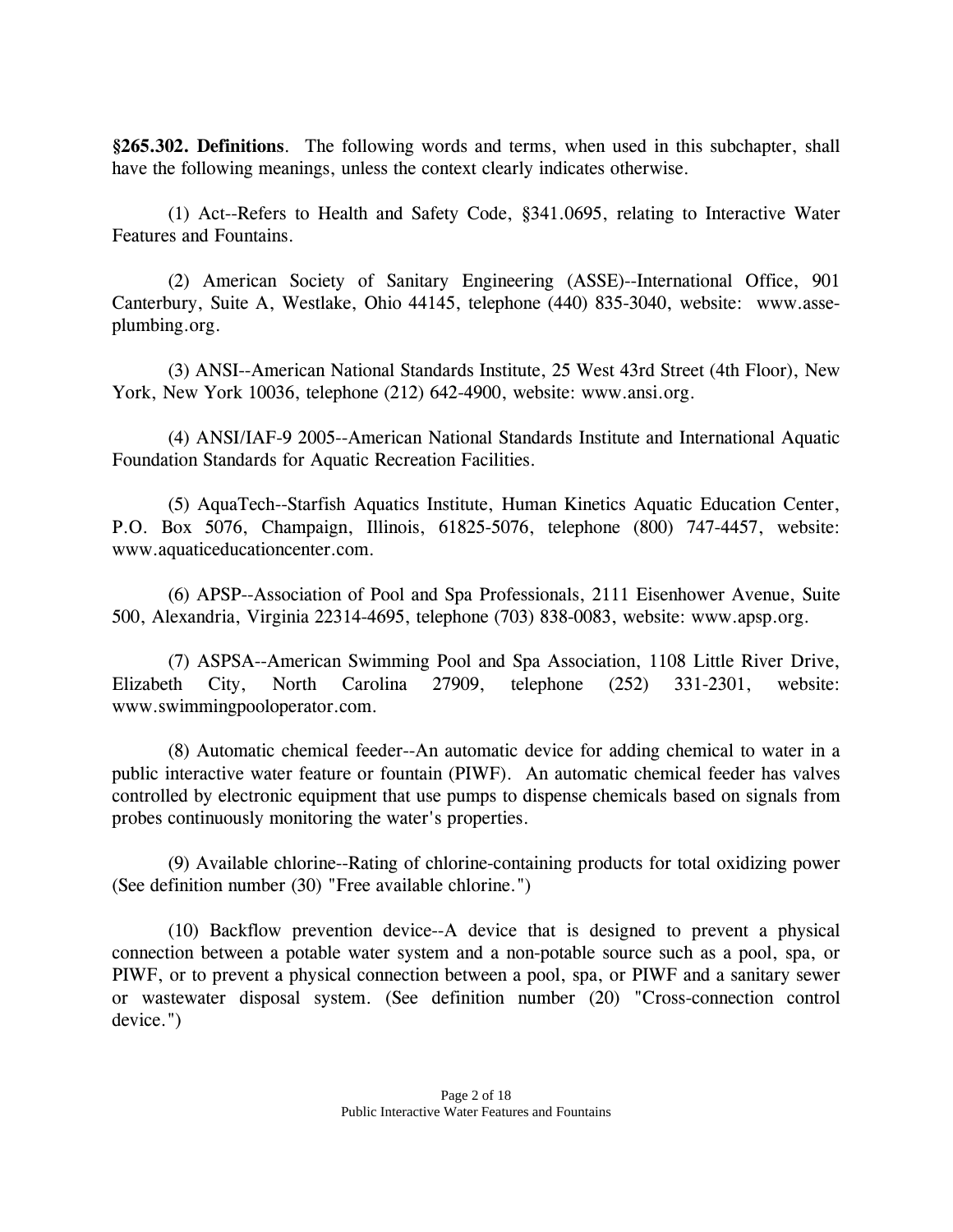(11) Bacteria--Single-celled microorganisms of various forms, some of which cause infections or disease.

 (12) Bromine--A chemical element (Br2) that exists as a liquid in its elemental form or as part of a chemical compound that is a biocide agent used to disinfect water in a pool, spa, or PIWF.

 (13) CDC--Centers for Disease Control and Prevention, 1600 Clifton Road, Atlanta, Georgia 30333, telephone (800) 232-4636, website: www.cdc.gov.

 $(14)$  Chlorine--A chemical element  $(Cl<sub>2</sub>)$  that exists as a gas in its elemental form or as part of a chemical compound that is an oxidant. Chlorine is a biocide agent used to disinfect water in a pool, spa, or PIWF.

 (15) Chloramine--A compound formed when chlorine combines with nitrogen or ammonia that, when found in significant amounts in the water of a PIWF, may cause eye and skin irritation and may have an objectionable odor.

 (16) Circulation equipment--The components that are part of a circulation system for a PIWF. Circulation equipment may include but is not limited to, categories of pumps; treatment tanks; hair and lint strainers; filters; valves; gauges; meters; heaters; inlet/outlet fittings; and chemical feeding devices. The components have separate functions, but when connected to each other by piping, perform as a coordinated system for purposes of maintaining PIWF water in a clear, sanitary, and desirable condition for use.

 (17) Circulation system--An arrangement of equipment or components, connected by piping to a PIWF in a closed circuit. The function of a circulation system is to direct water from the PIWF, causing it to flow through the various system components for purposes of clarifying, heating, purifying, and returning the water back to the PIWF.

 (18) Coliform bacteria--Bacteria found in the intestines and fecal matter of warmblooded animals.

 (19) Combined chlorine--The portion of total chlorine in a water-chemical combination with ammonia, nitrogen, and/or organic compounds, mostly comprised of chloramines. Combined chlorine plus free available chlorine equals total chlorine.

 (20) Cross-connection control device--A device that is designed to prevent a physical connection between a potable water system and a non-potable source such as a pool, spa, or PIWF, or to prevent a physical connection between a pool, spa, or PIWF and a sanitary sewer or wastewater disposal system. (See definition number (10) "Backflow prevention device.")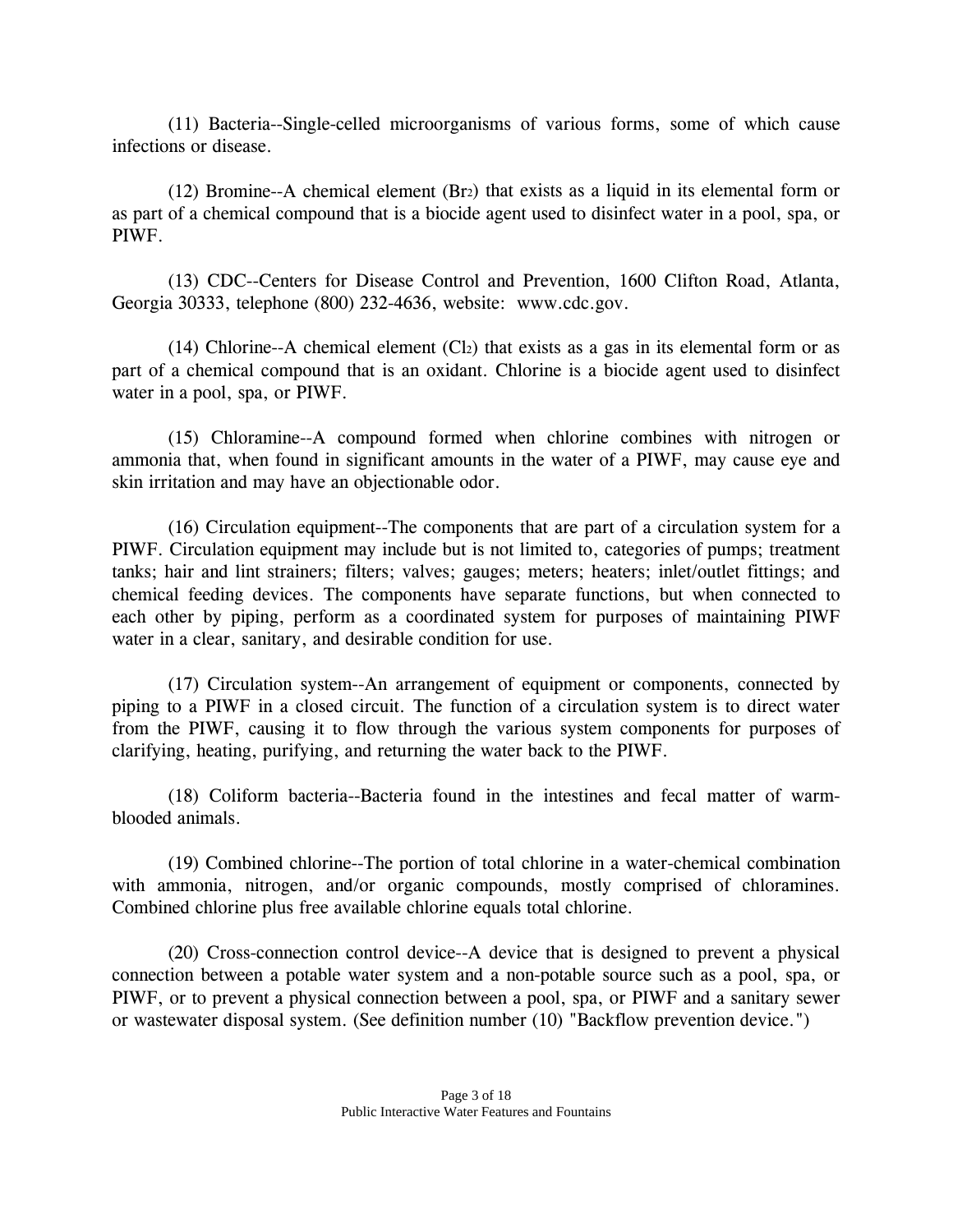(21) Cryptosporidiosis--A diarrheal disease caused by microscopic parasites of the genus *Cryptosporidium*. Water is the most common method of transmission and *Cryptosporidium* is one of the most frequent causes of waterborne illness among humans in the United States.

 (22) Cyanuric acid--A chemical that reduces the loss of chlorine in water due to the ultraviolet rays of the sun. Also known by the names stabilizer, isocyanuric acid, conditioner and triazinetrione.

(23) Date of construction--The date a building permit for construction of a PIWF is issued by a municipality or county. If no building permit is required, the date excavation or electrical service to the PIWF begins, whichever is first.

 (24) Department--Department of State Health Services, Environmental and Consumer Safety Unit, Policy, Standards, and Quality Assurance, P.O. Box 149347, MC 1987, Austin, Texas 78714-9347, telephone (512) 834-6788, website: www.dshs.state.tx.us.

 (25) Disinfectant--Energy or chemicals used to kill undesirable or pathogenic (disease causing) organisms at a level adequate to make the desired kill.

 (26) Disinfection equipment--Equipment designed to apply or deliver a disinfectant (such as chlorine) at a controlled rate.

 (27) DPD--A chemical testing reagent (N,N-Diethyl-P-Phenylenediamine) used to measure the levels of available chlorine or bromine in water by yielding a series of colors ranging from light pink to dark red.

 (28) Extensively remodeled--Replacement of facility components or modification of the PIWF so that the design, configuration, capacity, or operation is 20% or more different from the original design, configuration, capacity, or operation. This term does not include the normal maintenance and repair of a PIWF or a water circulation system or the partial replacement of circulation system equipment if the size, type, or operation of the equipment is not substantially different from the original equipment. Replacement of 30% or more of the circulation system shall fall within the meaning of extensively remodeled.

 (29) Filter--A device that removes undissolved particles from water by recirculating the water through a porous substance (filter media or element).

 (30) Free available chlorine--That portion of the total chlorine remaining in the chlorinated water that is not combined with ammonia or nitrogen compounds and that will react chemically with undesirable or pathogenic organisms. Free chlorine is also known as free available chlorine. Combined chlorine plus free available chlorine equals total chlorine.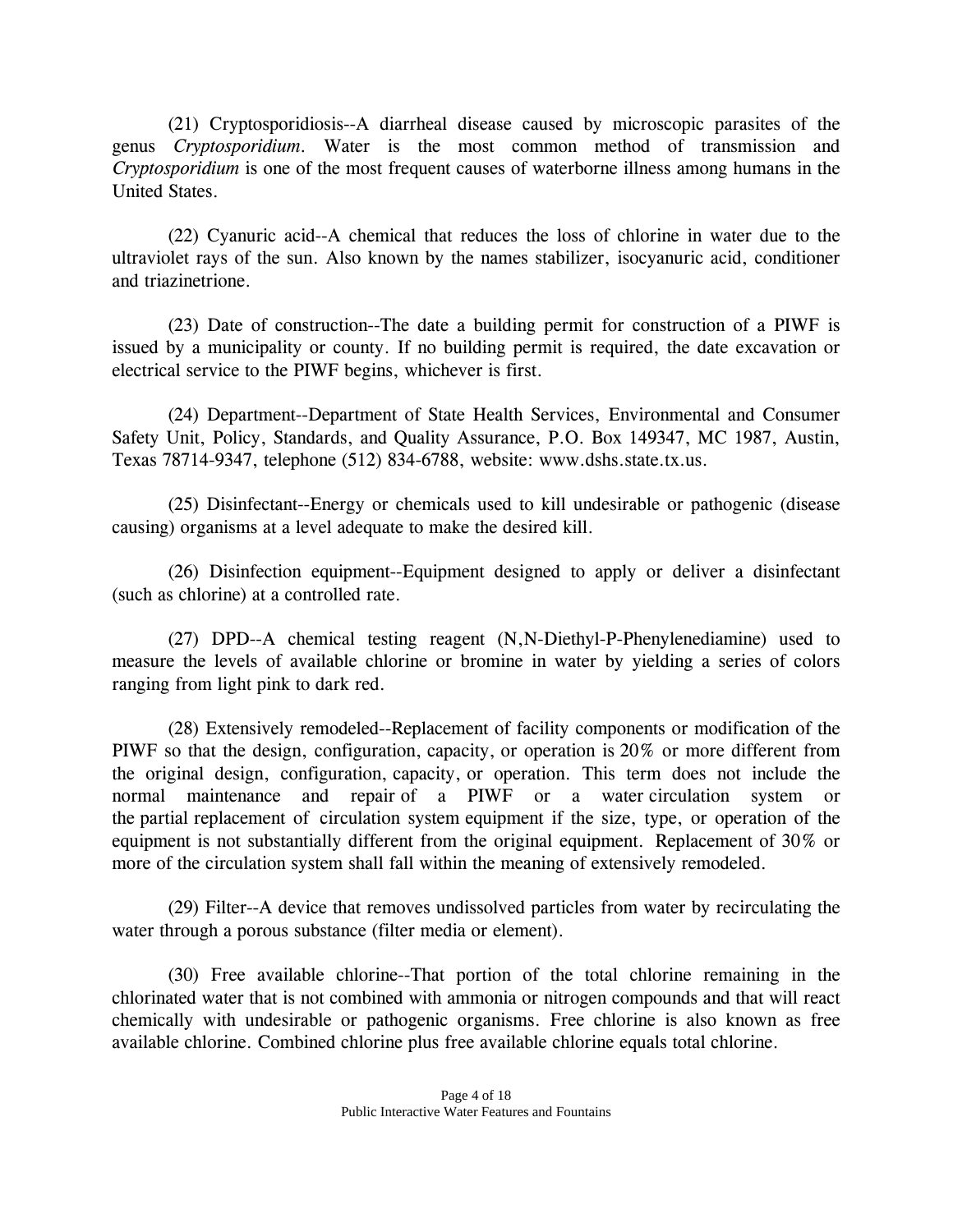(31) Free residual chlorine--For purposes of this rule free residual chlorine means free available chlorine. (See definition number (30) "Free available chlorine.")

 (32) Incidental water contact--Contact with water that is accidental and/or that occurs merely by chance. For purposes of this subchapter, incidental water contact at a water feature or attraction is contact that occurs primarily when users do not expect to become completely wetted, immersed, or submerged in water and the water feature or attraction is not designed to completely wet users or to allow for immersion or submersion in water, and is not used by users who become completely wetted, immersed, or submerged in water when using the water feature or attraction.

 (33) Labeled--Equipment or material to which has been attached a label, symbol, or other identifying mark of an organization that is acceptable to the authority having jurisdiction and concerned with product evaluation that maintains periodic inspection of production of labeled equipment or materials and by whose labeling the manufacturer indicates compliance with appropriate standards of performance in a specified manner.

 (34) Local regulatory authority--The local enforcement body or authorized representative having jurisdiction over PIWFs and associated facilities.

(35) mJ--Millijoule, a unit of work or energy.

 $(36)$  mJ/cm<sup>2</sup>--Millijoules per centimeter squared.

 (37) NRPA--National Recreation and Parks Association, 22377 Belmont Ridge Road, Ashburn, Virginia 20148-4501, telephone 1-800-626-6772, website: www.nrpa.org.

 (38) NSF--National Sanitation Foundation International, P.O. Box 130140, 789 N. Dixboro Drive, Ann Arbor, Michigan 48113-0140, telephone (800) 673-6275, website www.nsf.org.

 (39) NSF/ANSI-50 Standard--National Sanitation Foundation International/American National Standard Institute Standard 50, Equipment for Swimming Pools, Spas, Hot Tubs and other Recreational Water Facilities.

 (40) NSPF--National Swimming Pool Foundation, 4775 Granby Circle, Colorado Springs, Colorado 80919-3131, telephone (719) 540-9119, website: www.nspf.com.

 (41) ONPG-MUG--Ortho-nitrophenyl-beta-D-galactopyranoside-4-methylumbelli-ferylbeta-D-glucuronide, an enzyme substrate assay used for measuring total coliform and *E. coli* in water as described in the Code of Federal Regulations, Title 40, Part 141.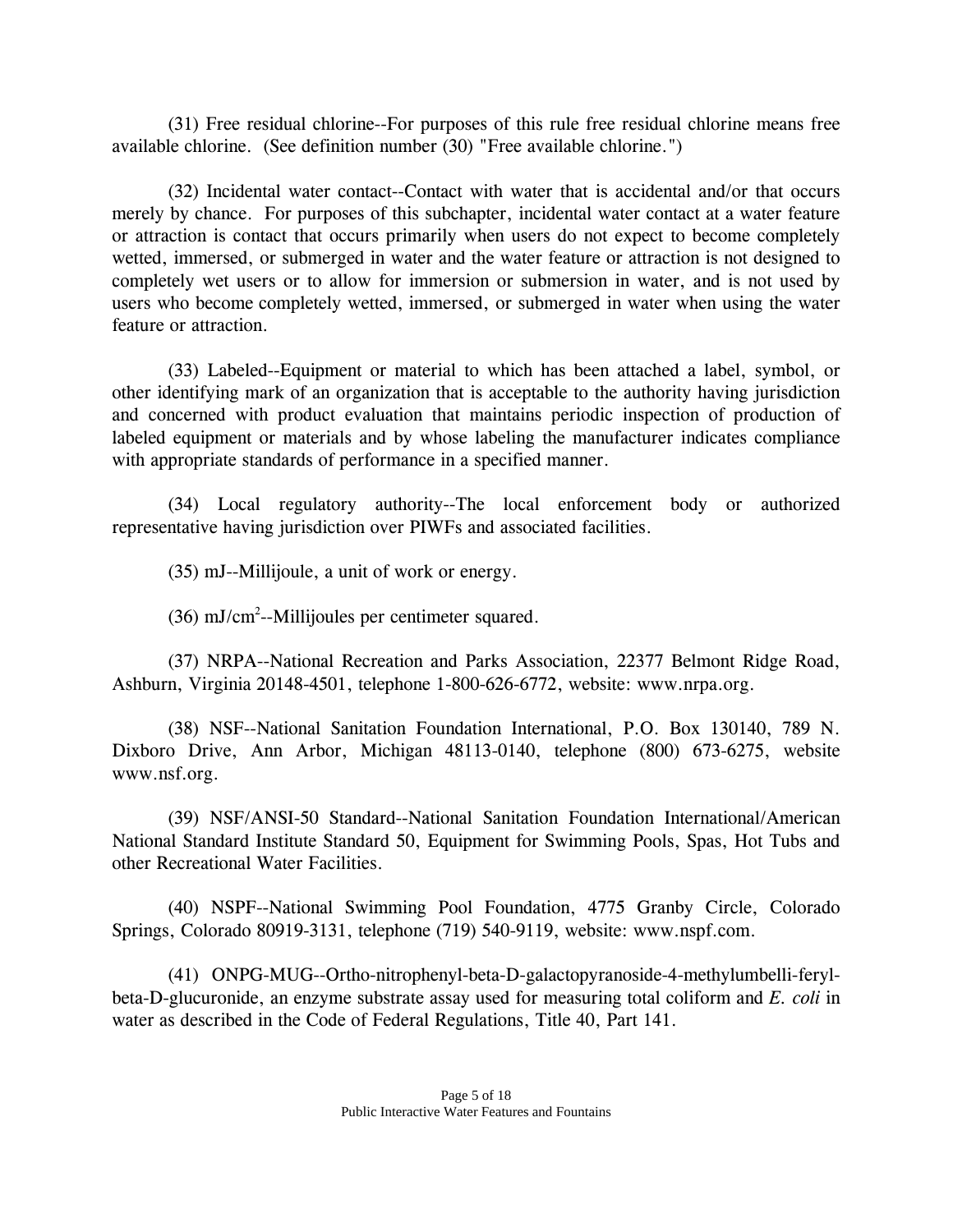(42) Owner or operator**--**The owner of the property upon which the PIWF is located, or the operator, business manager, complex manager, property owners association manager, rental agent, lessee, licensee, concessionaire, or other individual who is in charge of the day to day operations or maintenance of the property. The owner or operator is responsible to ensure that the PIWF complies with state and local standards.

 (43) Ozone (O3)--A gas composed of oxygen that is generated on site and used to oxidize organic matter in water.

 (44) Ozone generator--A device that produces ozone, usually by exposing air or oxygen to a corona discharge or ultraviolet light.

 (45) Parts per million (ppm)--A unit measurement in chemical testing that indicates the parts by weight in relation to one million parts by weight of water. For the purposes of PIWF water chemistry, ppm is considered to be essentially identical to the term milligrams per liter  $(mg/L)$ .

 (46) pH--A value expressing the relative acidic or basic tendencies of a substance, such as water, as indicated by the hydrogen ion concentration. The pH is expressed as a number on the scale of zero to 14, less than one being most acidic, 1 to 6.9 being acidic, 7 being neutral, 7.1 to 14 being basic, and 14 being most basic.

 (47) Pool--For purposes of this subchapter, the term shall have the meaning assigned to it in Subchapter L, §265.182 of this title (relating to Definitions).

 (48) Potable water--Water that meets all applicable standards for an approved drinking water source of the Texas Commission on Environmental Quality (TCEQ), 30 Texas Administrative Code (TAC), Chapter 290, Public Drinking Water, Subchapter D, Rules and Regulations for Public Water Systems, as amended, and 30 TAC Chapter 290, Public Drinking Water, Subchapter F, Drinking Water Standards Governing Drinking Water Quality And Reporting Requirements For Public Water Systems, as amended, or the equivalent

 (49) Public interactive water feature and fountain (PIWF)--Any indoor or outdoor installation maintained for public recreation that includes water sprays, dancing water jets, waterfalls, dumping buckets, or shooting water cannons in various arrays for the purpose of wetting the persons playing in the spray streams. PIWFs:

 (A) may be stand-alone PIWFs or may share a water supply, disinfection system, filtration system, circulation system, or other treatment system that allows water to comingle with a pool;

(B) may be publicly or privately owned;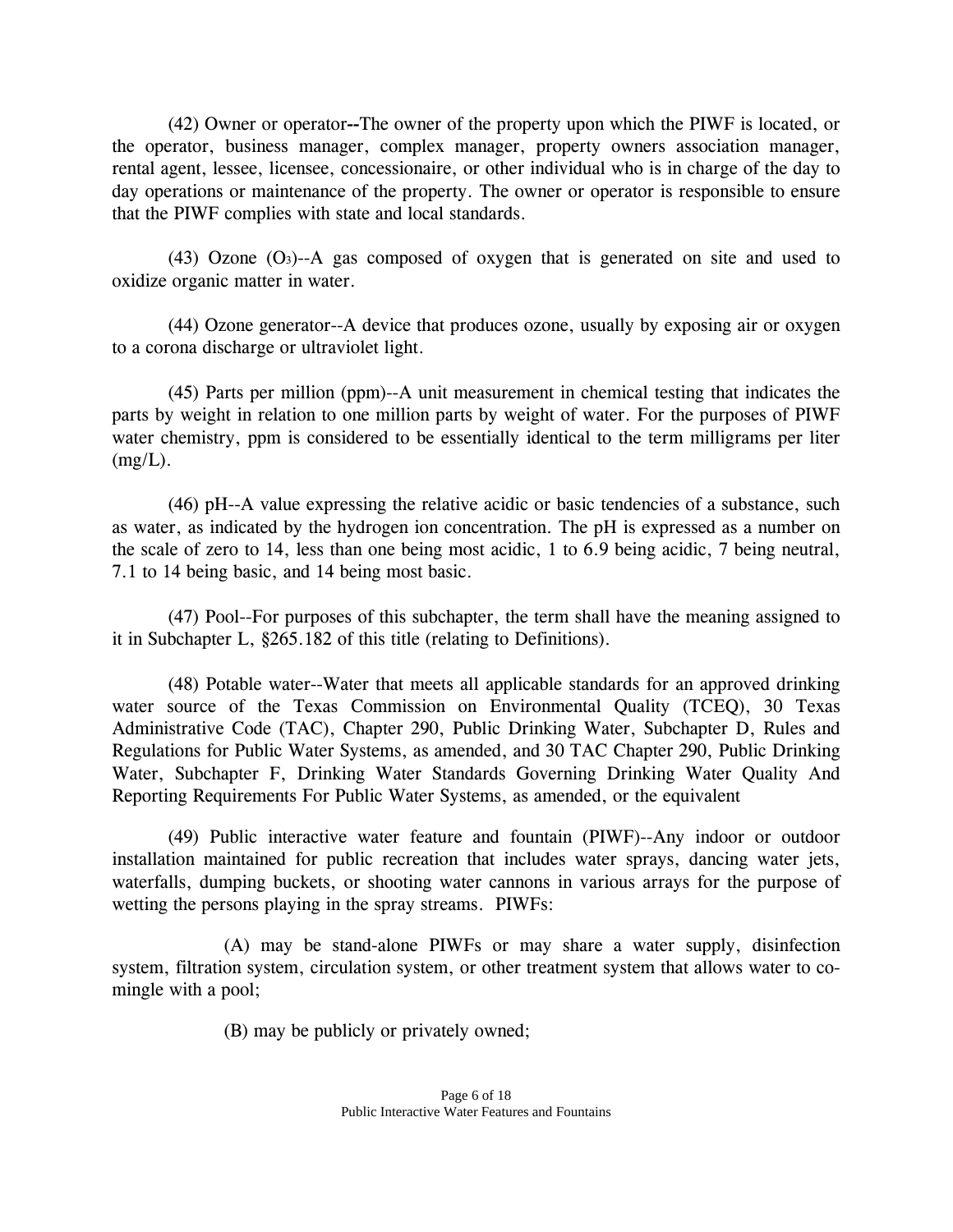(C) may be operated by an owner, lessee, operator, licensee, or concessionaire, regardless of whether a fee is charged for use;

 (D) include, but are not limited to, interactive water features or fountains that are open exclusively to members of an organization and their guests, residents of a multi-unit apartment building or apartment complex, residential real estate development, or other multifamily residential area, schools, day care facilities, youth camp, or hotel or other public accommodations facility;

 (E) do not include interactive water features or fountains located on private property under the control of the property owner or the owner's tenant serving a single-family residence or duplex and that are intended for use by not more than two resident families and their guests; and

 (F) are not fountains, installations, amusement rides, or other attractions, whether decorative or interactive, in which only incidental water contact occurs.

 (50) Pump--A mechanical device, usually powered by an electric motor that causes hydraulic flow and pressure for the purpose of filtration, heating, and circulation of the PIWF water.

 (51) Recreational water park--A property or any portion thereof upon which one or more PIWFs are located.

 (52) Regulatory authority--Any federal, state, or local enforcement body or authorized representative having jurisdiction over PIWFs.

(53) Shall--Indicator of the mandatory provisions of these rules.

 (54) Stabilizer--A chemical that reduces the loss of chlorine in water due to the ultraviolet rays of the sun. Also known by the names cyanuric acid, isocyanuric acid, conditioner, and triazinetrione.

 (55) Stand-alone PIWF--A PIWF that does not share a water supply, disinfection system, filtration system, circulation system, or any other treatment system that allows water to co-mingle with a pool as defined in Subchapter L, §265.182 of this title. This does include a PIWF that shares a water supply, disinfection system, filtration system, circulation system, or any other treatment system that allows water to co-mingle with any other water feature other than a pool as defined in Subchapter L, §265.182 of this title.

 (56) TCEQ--Texas Commission on Environmental Quality, P.O. Box 13087, Austin, Texas 78711-3087, telephone (512) 239-1000, website: www.tceq.state.tx.us.

Page 7 of 18 Public Interactive Water Features and Fountains (57) Total chlorine--The sum of both the free available chlorine and combined chlorine.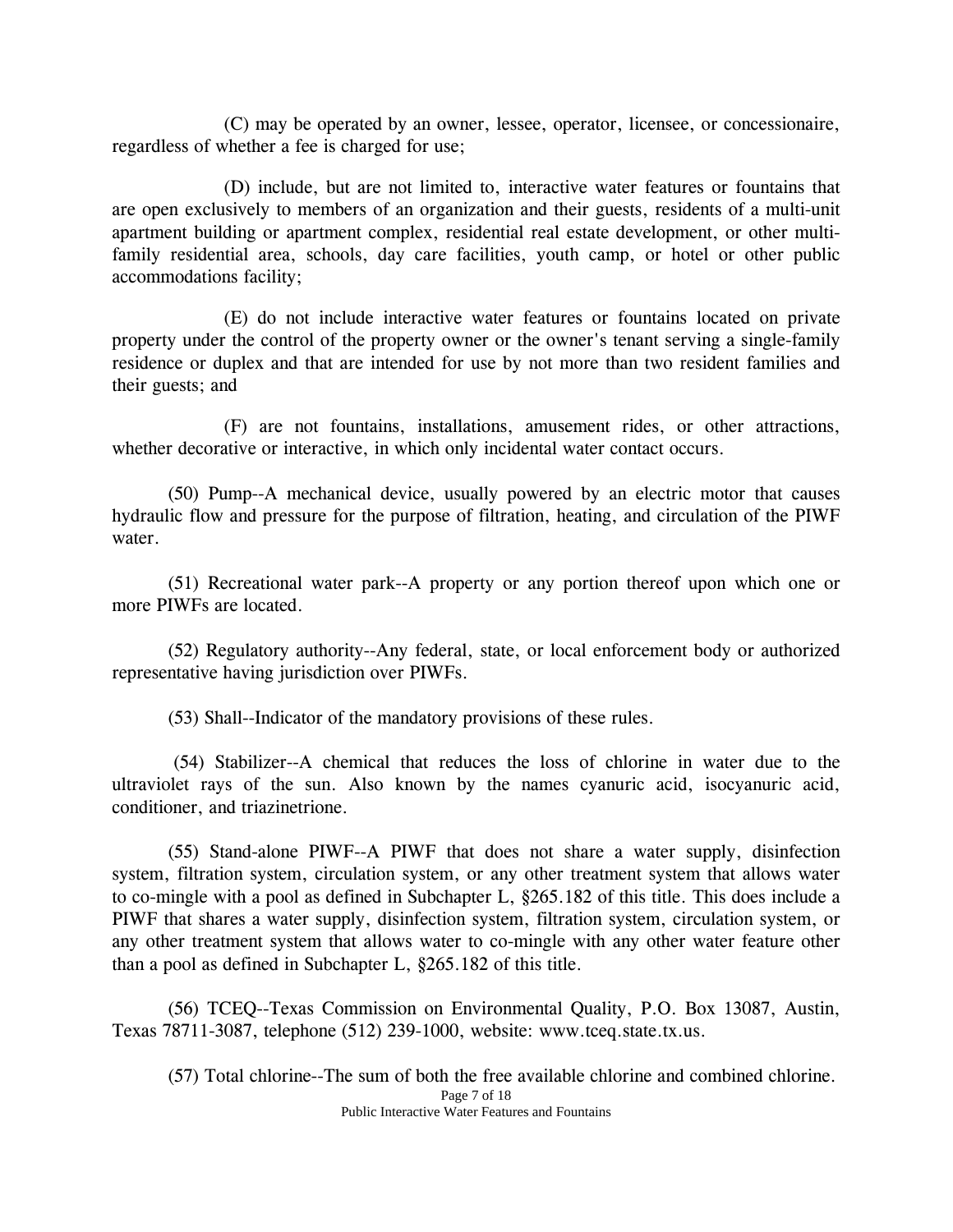(58) Treatment tank--The vessel, chamber, or tank used to collect the water that has been sprayed, dumped, or otherwise used at the PIWF and returned through the drains.

 (59) Turnover rate--The period of time (usually in hours) required to circulate a volume of water equal to the total pool and PIWF water volume, or in the case of a stand-alone PIWF, the PIWF water volume, through the filtration equipment.

 (60) Ultraviolet light (UV)--Electromagnetic radiation that is invisible to the human eye with wavelengths on the border of x-rays, about 4 nanometers, to just beyond violet in the visible spectrum, about 380 nanometers.

 (61) United States Environmental Protection Agency (EPA)--Ariel Rios Building, 12000 Pennsylvania Avenue, N.W., Washington, DC 20450, telephone (202) 272-0167, website: www.epa.gov.

 (62) Water quality testing device or kit--A product designed to measure the level of a specific chemical in the water of a PIWF. A water quality testing device or kit includes a method to provide a visual indication of chemical level, and may include one or more testing reagents and accessory items.

## **§265.303. Operation and Maintenance of Public Interactive Water Features and Fountains.**

 (a) Public interactive water feature and fountain (PIWF) operation requirements. PIWFs shall be operated and maintained under the supervision and direction of a properly trained and certified operator who is responsible for sanitation and proper maintenance of the PIWF, and who is responsible for maintaining all physical and mechanical equipment and records. Training and certification shall be obtained by completion of one of the following courses or its equivalent:

(1) the NRPA, "Aquatic Facility Operator" (A.F.O.);

(2) the NSPF, "Certified Pool Operator" (C.P.O.);

(3) the ASPSA, "Licensed Aquatic Facility Technician" (L.A.F.T.); or

(4) AquaTech Pool and Aquatic Facility Operator.

 (b) Operator credentials. The operator of the PIWF who is responsible for the sanitation and proper maintenance of the PIWF shall provide evidence of current certification as specified in subsection (a) of this section during inspection by the regulatory authority.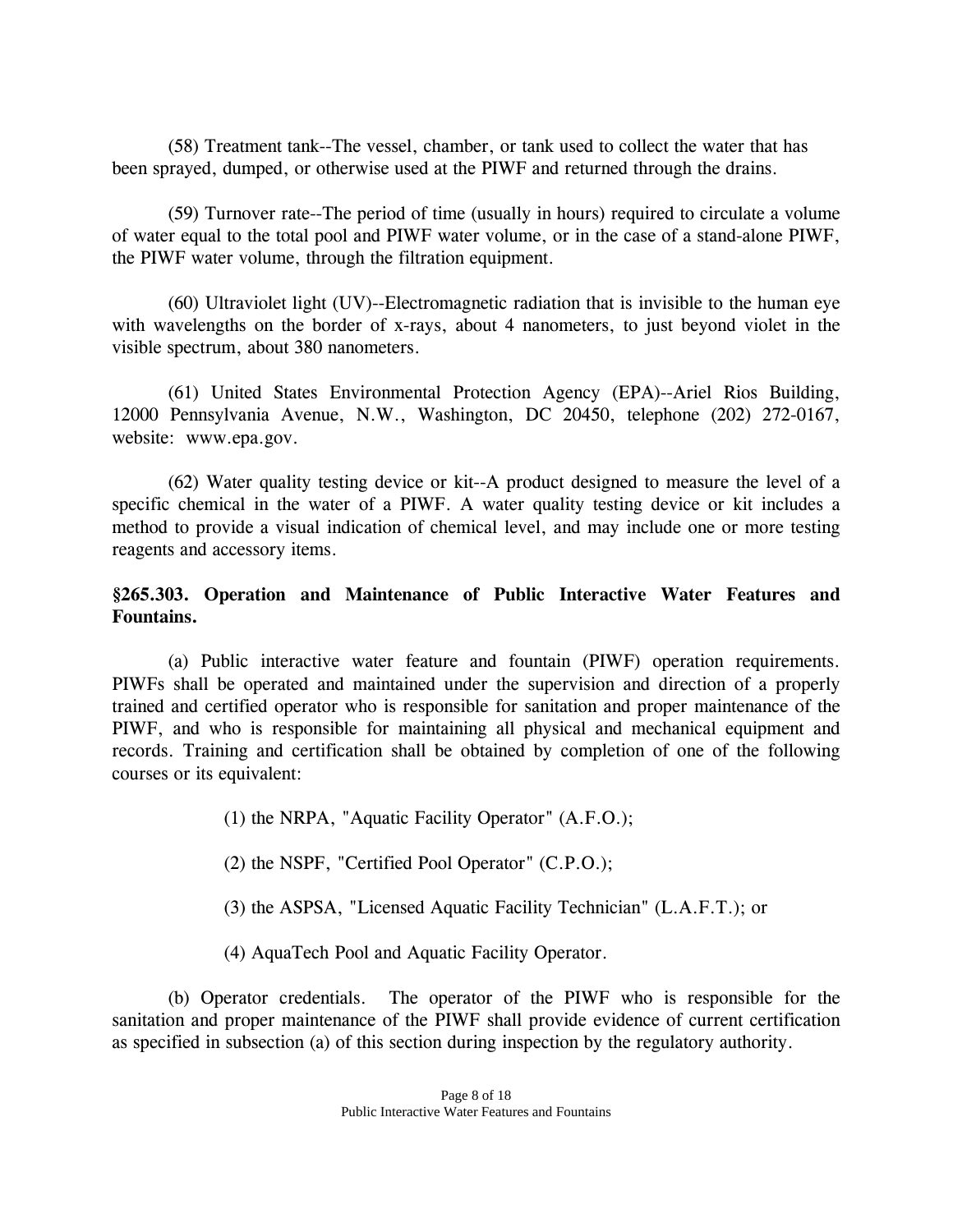(c) Sanitation of PIWFs. The owner, manager, operator, or other attendant in charge of a PIWF shall maintain the water feature or fountain in a sanitary condition.

 (1) The PIWF treatment tank shall be completely drained and cleaned at a frequency necessary to maintain water quality and sanitary conditions.

 (2) Any dirt, trash, refuse, animal waste, or debris on the surface of a zero depth PIWF shall be removed from the surface and the surfaces shall be flushed and sanitized with a United States Environmental Protection Agency approved disinfectant as often as is needed to prevent contamination of the water in the PIWF.

 (3) The surfaces of zero depth PIWFs and the decks of all PIWFs shall be kept clean and free of pooled water to prevent the growth of algae and bacteria.

 (d) Signs for PIWFs. Warning and notification signs shall be posted at the entrance of all PIWFs, or where the signs are clearly visible to users entering the PIWF area before contact with PIWF water occurs, when the PIWF is open or in use. Signs shall be securely mounted, clearly visible, and easily read with letters in a contrasting color to the background. The required signage can be combined into a single sign. The signage shall provide the following notifications and warnings in letters at least 2 inches in height:

- (1) "Non-Service Animals Prohibited";
- (2) "Changing Diapers Within 6 Feet Of The Water Feature is Prohibited;"
- (3) "Use Of The Water Feature If Ill With A Contagious Disease is Prohibited";
- (4) "Do Not Drink Water From The Water Feature"; and
- (5) "Use Of The Water Feature When Ill With Diarrhea is Prohibited."

 (e) PIWFs without an on-site owner or operator. At PIWFs without an on-site owner or operator a sign shall be posted that provides a contact number to be used in the event of a malfunction, unsanitary condition, or any other non-emergency problem requiring correction at the PIWF. Letters and numbers on the posted sign shall be a minimum of 2 inches in height and the sign shall be clearly visible.

 (f) Records for PIWFs. The following records pertaining to the operation, maintenance, cleaning, sanitation, and chemical levels shall be kept for a minimum of 2 years and, when kept on site, shall be made available during inspection by the regulatory authority. If the records are kept in a separate location off site they shall be provided to the regulatory authority within 5 working days following the inspection: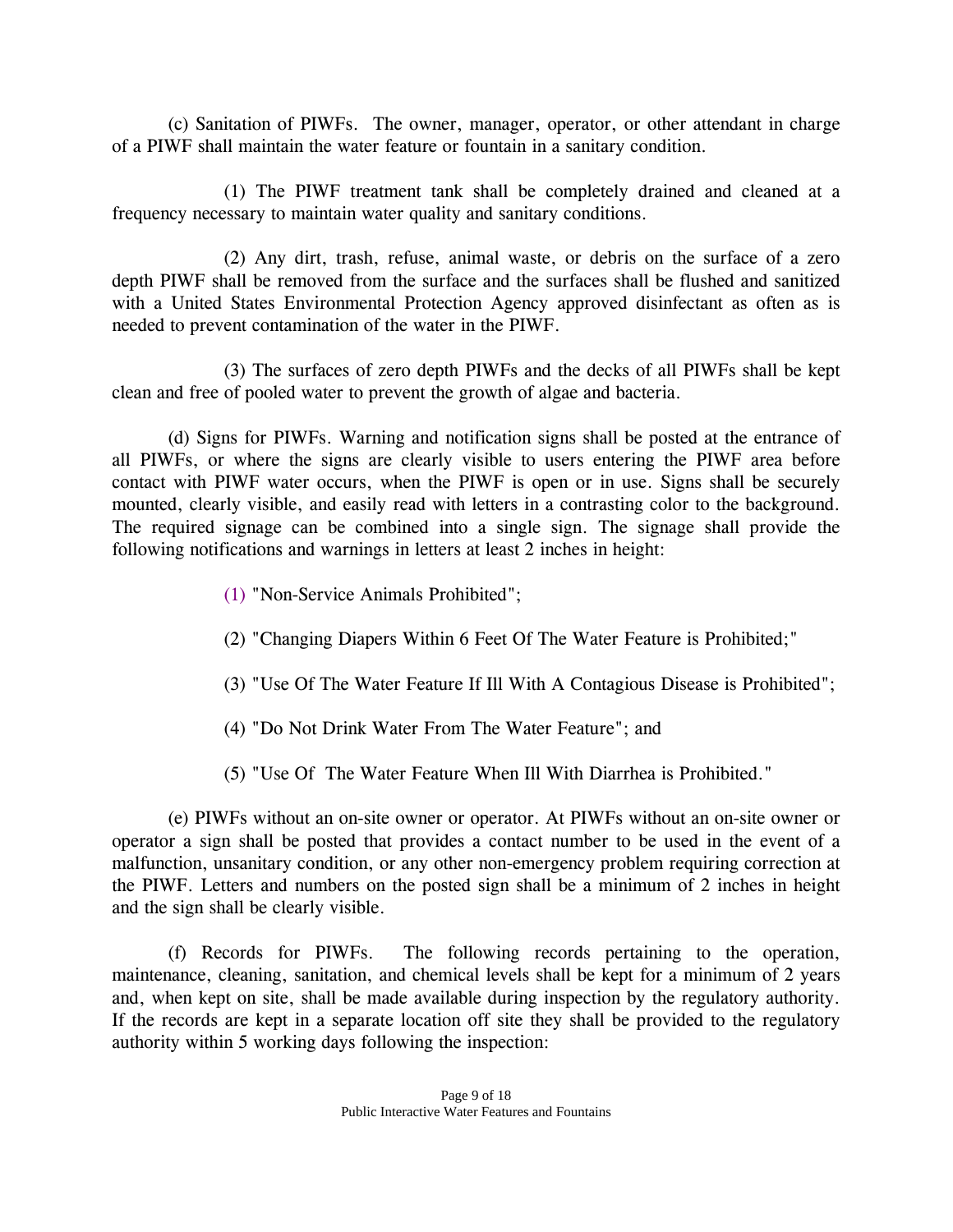(1) daily chemical log;

(2) chlorine, bromine, cyanuric acid, and pH test results;

(3) routine maintenance schedule and activities;

(4) preventative maintenance schedule and activities;

(5) documentation that circulation equipment meets the NSF/ANSI-50 Standard, if applicable;

(6) copy of manufacturer's instructions for operation of the disinfection equipment, chemical control equipment, and chemical feed system;

 (7) documentation of the facility's method for determining turnover rates as described in §265.305(c) of this title (relating to Circulation and Disinfectant Systems for Public Interactive Water Features and Fountains (PIWFs));

 (8) documentation that the turnover rates meet the requirements as described in §265.305(c) of this title;

(9) documentation of any *Cryptosporidium* testing required by this subchapter;

(10) documentation of supplemental water treatment conducted as required in §265.308(f) of this title (relating to Closure of a Public Interactive Water Feature and Fountain); and

(11) documentation of the date of construction of the PIWF.

## **§265.304. Water Supply and Wastewater Disposal.**

 (a) Water supply. The initial water supply of a public interactive water feature or fountain (PIWF) shall be potable water.

(b) Water distribution system. All portions of the water distribution system serving a PIWF shall be protected against backflow and back siphonage. For purposes of these rules, this means a high hazard preventer such as a reduced-pressure-principle blackflow preventer meeting the requirements of American Society of Sanitary Engineering ASSE Standard 1013 2009, as amended, and approved for use in potable water systems possibly subjected to backsiphonage or high backpressure. An air-gap designed to ASME Standard A112.1.2 is an acceptable high-hazard backflow preventer. No direct mechanical connection shall be made between the chlorinating equipment or system of piping for the PIWF and a sanitary sewer system, septic system, or other wastewater disposal system.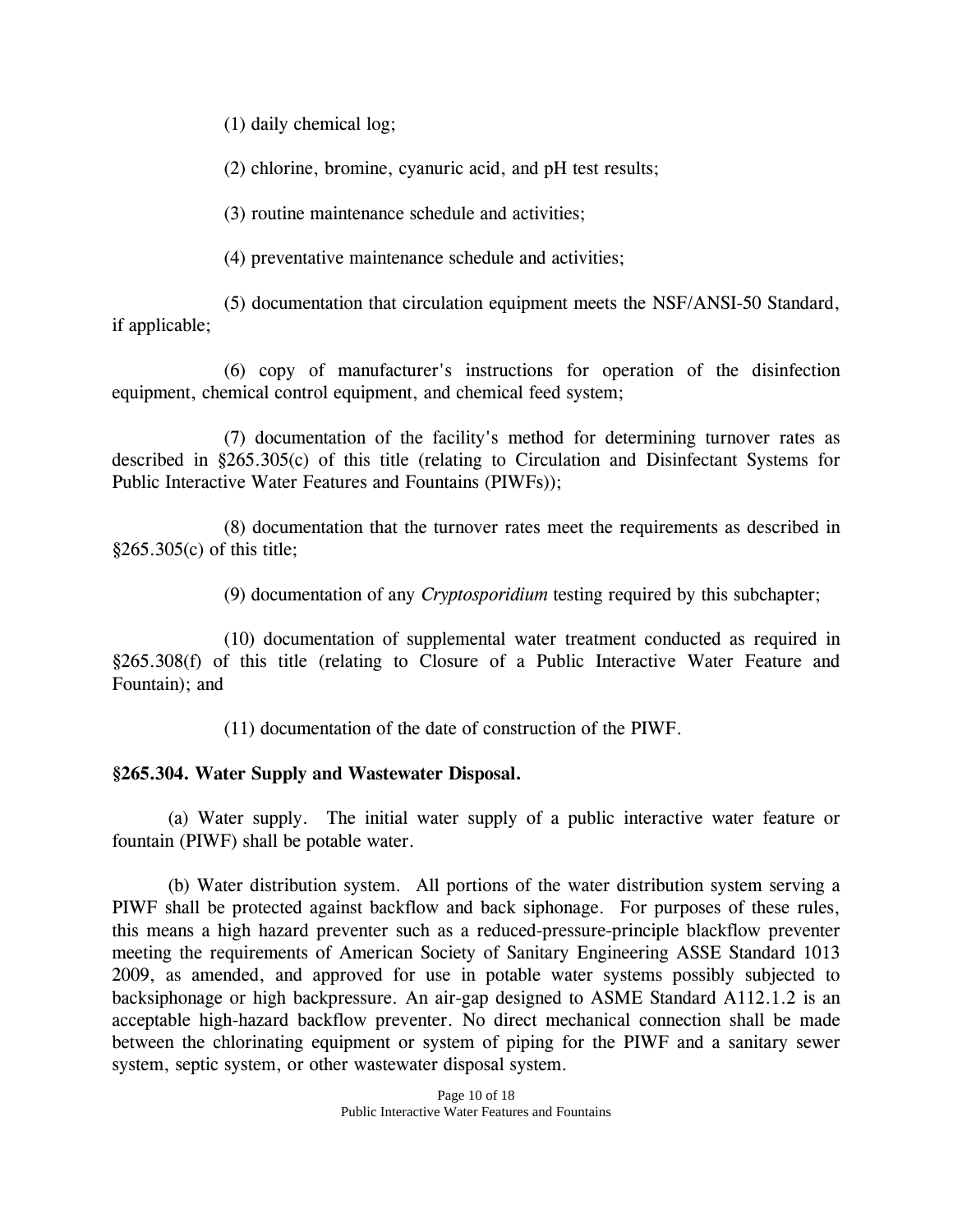(c) Hose bibs. Hose bibs shall be protected with a vacuum beaker.

 (d) Backwash water. Filter backwash water or drainage water from a PIWF shall be discharged or disposed of as wastewater in accordance with the requirements of the Texas Commission on Environmental Quality or local regulatory authority.

#### **§265.305. Circulation and Disinfectant Systems for Public Interactive Water Features and Fountains**.

 (a) General circulation requirements. The circulation system consisting of pumps, piping, filters, return inlets, water conditioning equipment, disinfection equipment, surge chamber, treatment tank and other ancillary equipment shall provide adequate circulation of water and be designed to accommodate 100% of the turnover flow rate and maintain the distribution of disinfectant through all parts of the public interactive water feature or fountain (PIWF).

 (b) Circulation equipment. Where circulation equipment falls within the scope of NSF and ANSI Standard 50 (NSF/ANSI-50 Standard), such equipment shall meet the standard. Conformity with NSF/ANSI-50 as evidenced by the listing or labeling of such equipment by a testing laboratory or by separate documentation is required.

 (c) Turnover rate. The turnover rate for the circulation of water in a PIWF that is combined or circulated with water from a pool shall be the same as the pool. The turnover rate for circulation of water in a stand-alone PIWF shall meet the following requirements.

 (1) If the PIWF was constructed prior to May 1, 2010, the turnover rate shall meet the minimum design turnover rate for that PIWF.

 (2) If the PIWF is constructed or extensively remodeled on or after May 1, 2010 the minimum turnover rate shall be at least once every hour.

(d) Treatment tank. The treatment tank shall:

 (1) be designed to provide ready access for cleaning and inspections, and be capable of complete draining;

(2) have an automatic water level controller; and

 (3) have any makeup water introduced into the treatment tank through an air gap or by another method which will prevent back flow and back-siphonage.

### **§265.306. Water Quality at Public Interactive Water Features and Fountains.**

Page 11 of 18 Public Interactive Water Features and Fountains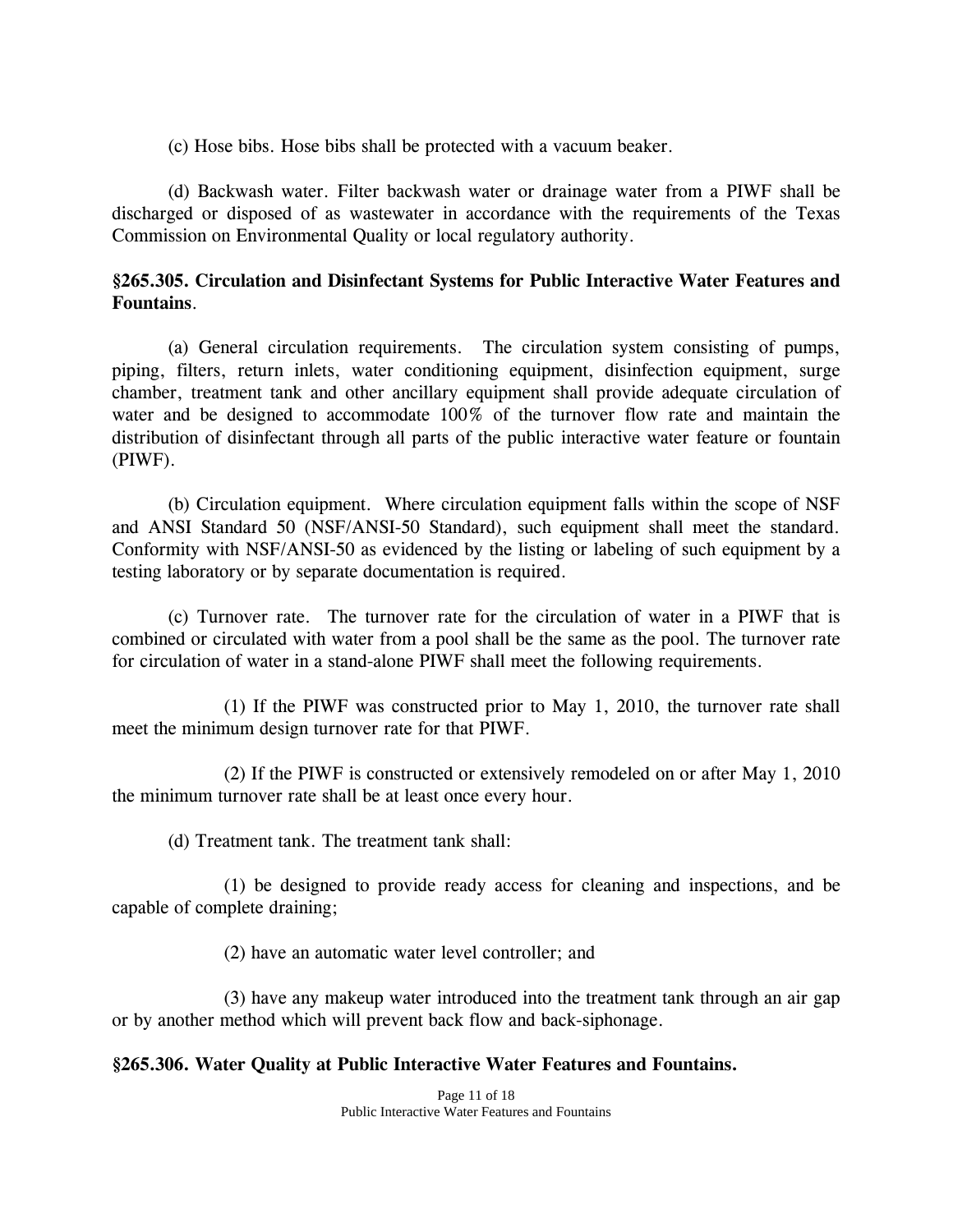(a) Public interactive water features and fountains (PIWF) constructed prior to May 1, 2010, shall be equipped with equipment capable of maintaining chemical levels as required in subsection (c) of this section, referring to disinfection and cyanuric acid levels, and subsection (d) of this section, referring to pH, at all times the PIWF is open.

 (b) PIWFs constructed or extensively remodeled on or after May 1, 2010, shall be equipped with automatic disinfectant and pH feed equipment that provides continuous and effective disinfection and maintains the required pH at all times the PIWF is open. Disinfection, pH, and any other chemical control equipment shall:

(1) be capable of automatically adjusting chemical feed based on demand;

 (2) be installed, maintained, operated, and repaired in accordance with manufacturer's instructions;

 (3) be provided with make-up water supply lines to chemical feeder solution containers that have an air gap or other acceptable cross-connection control;

 (4) be designed to prevent siphoning from the recirculation system to the solution container and to prevent siphoning of the chemical solution into the PIWF; and

 (5) incorporate failure-proof features so that the chemical cannot feed into the PIWF, the piping system, or the water supply system if equipment or power fails, or if there is not adequate return flow to properly disperse the chemical.

 (c) Disinfectant and cyanuric acid levels shall meet the following criteria at any time a PIWF is open or in use:

| Disinfectant and Cyanuric Acid<br>Levels                           | Minimum   | Ideal           | Maximum    |
|--------------------------------------------------------------------|-----------|-----------------|------------|
| Free Available Chlorine                                            | $1.0$ ppm | $3.0 - 5.0$ ppm | $8.0$ ppm  |
| <b>Bromine</b>                                                     | $2.5$ ppm | $5.5 - 7.5$ ppm | $12.0$ ppm |
| Combined Chlorine: Out-of-<br>Door Facilities Only                 | $0.0$ ppm | $0.0$ ppm       | $1.5$ ppm  |
| Combined Chlorine: Indoor<br><b>Facilities Only</b>                | $0.0$ ppm | $0.0$ ppm       | $0.5$ ppm  |
| Cyanuric Acid (Stabilizer) -<br><b>Out-of-Door Facilities Only</b> | $0.0$ ppm | 20 ppm          | $50$ ppm   |
| Cyanuric Acid (Stabilizer) -<br><b>Indoor Facilities</b>           | $0.0$ ppm | $0.0$ ppm       | $0.0$ ppm  |

Figure: 25 TAC §265.306(c)

Page 12 of 18 Public Interactive Water Features and Fountains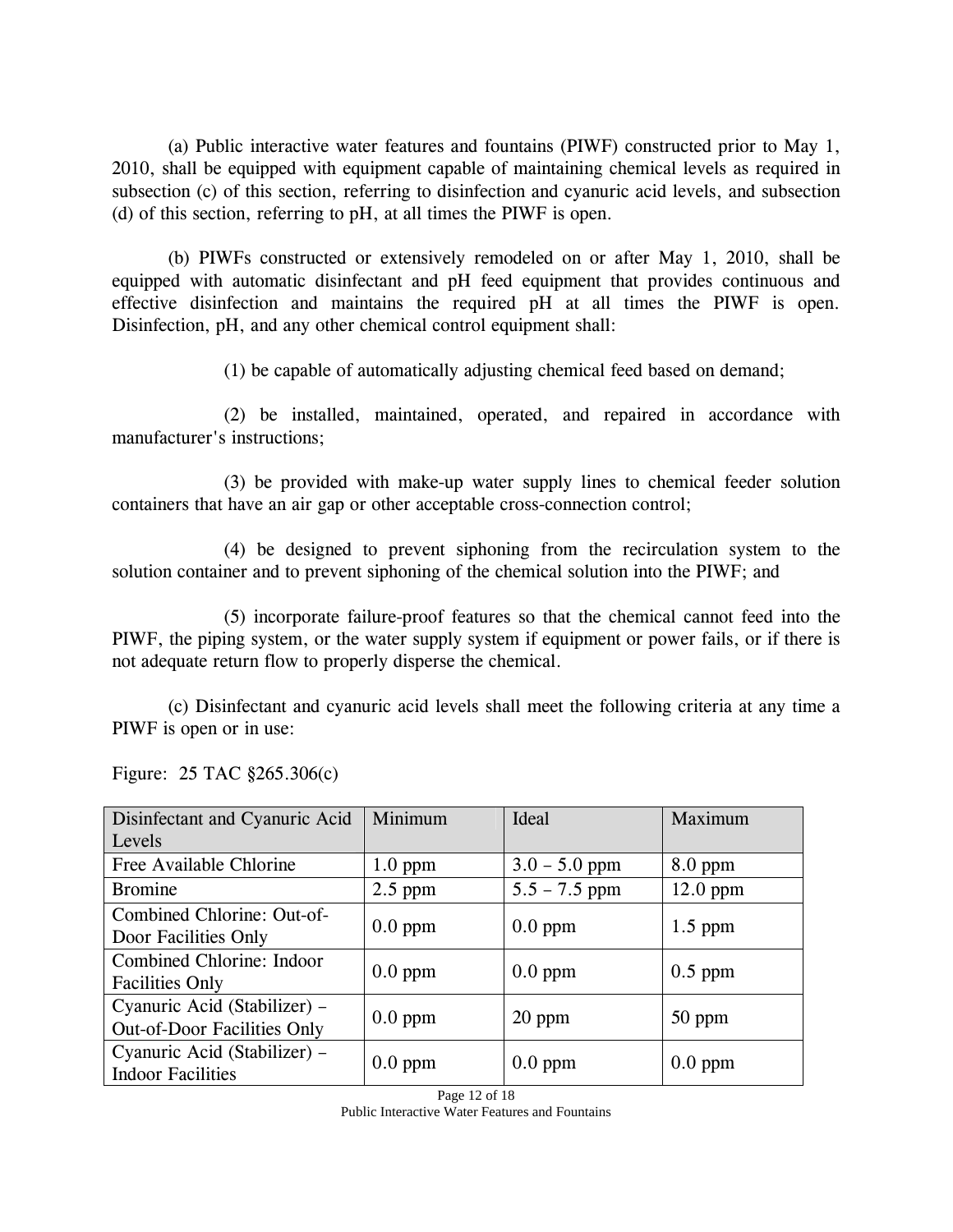(d) The pH shall meet the following criteria at any time a PIWF is open or in use:

Figure: 25 TAC §265.306(d)

| $\alpha$ <sub>1/</sub> $\alpha$ <sub>10</sub><br>ULL.<br>UI J<br>$\overline{\phantom{a}}$ | 1n1m11m                                | Ideal         | ımum      |
|-------------------------------------------------------------------------------------------|----------------------------------------|---------------|-----------|
| $\mathbf{D}$                                                                              | than<br>$A^{\alpha}$<br>√∩t<br>$\cdot$ | -<br>$\cdots$ | $\cdot$ . |

 (e) Forms of chlorine containing stabilizer (cyanuric acid) shall not be used in indoor PIWFs.

(f) Chemicals used in a PIWF shall:

 (1) be registered and labeled for use in recreational aquatic facilities, such as pools and spas, by the United States Environmental Protection Agency (EPA);

 (2) be used according to the chemical manufacturer's instructions for the chemical feed system in use; and

 (3) comply with the NSF/ANSI-50 Standard certification for the chemical feed system.

 (g) In addition to maintaining sanitizer, cyanuric acid, and pH levels as required in this section, and except as provided in subsections (i) and (l) of this section, PIWFs shall be equipped with a supplemental water treatment system that will protect the public against infection by the parasite, *Cryptosporidium*.

(1) Supplemental water treatment systems for a PIWF include:

(A) UV light disinfection installed after filtration;

(B) ozone;

 (C) a NSF/ANSI-50 product, combination of products, or process to control *Cryptosporidium*; or

 (D) weekly hyperchlorination following the Center for Disease Control's Recommendations for Aquatics Operators of Treated Venues "Hyperchlorination to Kill *Cryptosporidium*" available on the CDC's website: www.cdc.gov/healthyswimming/; or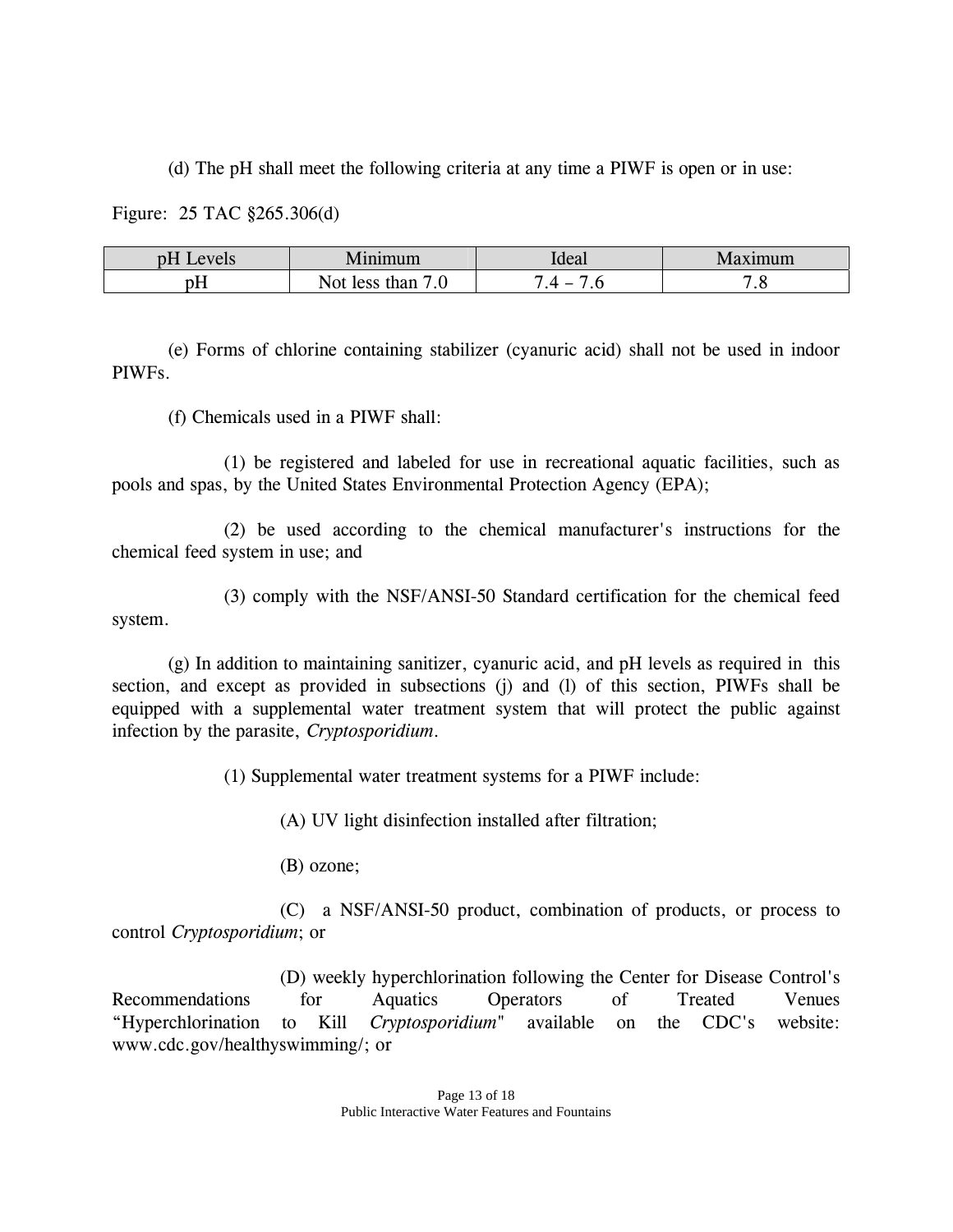(E) an equivalent product, process, or system approved by the

department.

 (2) Except as provided in subsections (j) and (l) of this section, water from a PIWF shall not be combined or circulated with water of other water features or pools unless:

 (A) all of the water either into or from the PIWF is treated with a supplemental water treatment system prior to combining or circulating with water from other water features or pools; or

(B) all of the water in the other water features or pools that is combined or circulated with water from the PIWF is treated with a supplemental water treatment system.

(h) UV light disinfection systems shall:

 (1) conform to the NSF/ANSI-50 Standard relating to Equipment for Pools, Spas, Hot Tubs, and Other Recreational Water Facilities;

 (2) provide a validated dosage confirmed by a third party validation which results in a 3 log kill of *Cryptosporidium*;

(3) provide a validated dosage equivalent to  $40 \text{mJ/cm}^2$  or greater at the end of lamp life;

 (4) include an automatic audible alarm to warn of a UV light disinfection unit malfunction or impending shutdown;

 (5) be equipped with an automatic mechanism for shutting off the power to the UV light source whenever the protective UV unit cover is removed; and

 (6) be installed in an enclosure designed to protect the operator against electrical shock or excessive radiation and that provides protection from UV exposure.

 (i) Ozone disinfection systems shall meet the standards in the EPA Guidance Manual for Alternative Disinfectants and Oxidants, EPA Publication 815-R-99-014, April 1999, as amended, available available at: http://www.epa.gov/safewater/mdbp/alternative\_disinfectants\_guidance.pdf.

 (j) Operators of stand-alone PIWFs constructed prior to May 1, 2010, in addition to maintaining sanitizer, cyanuric acid, and pH levels as required in this section shall:

 (1) implement a supplemental water treatment system that will protect the public against infection by the parasite, *Cryptosporidium*; or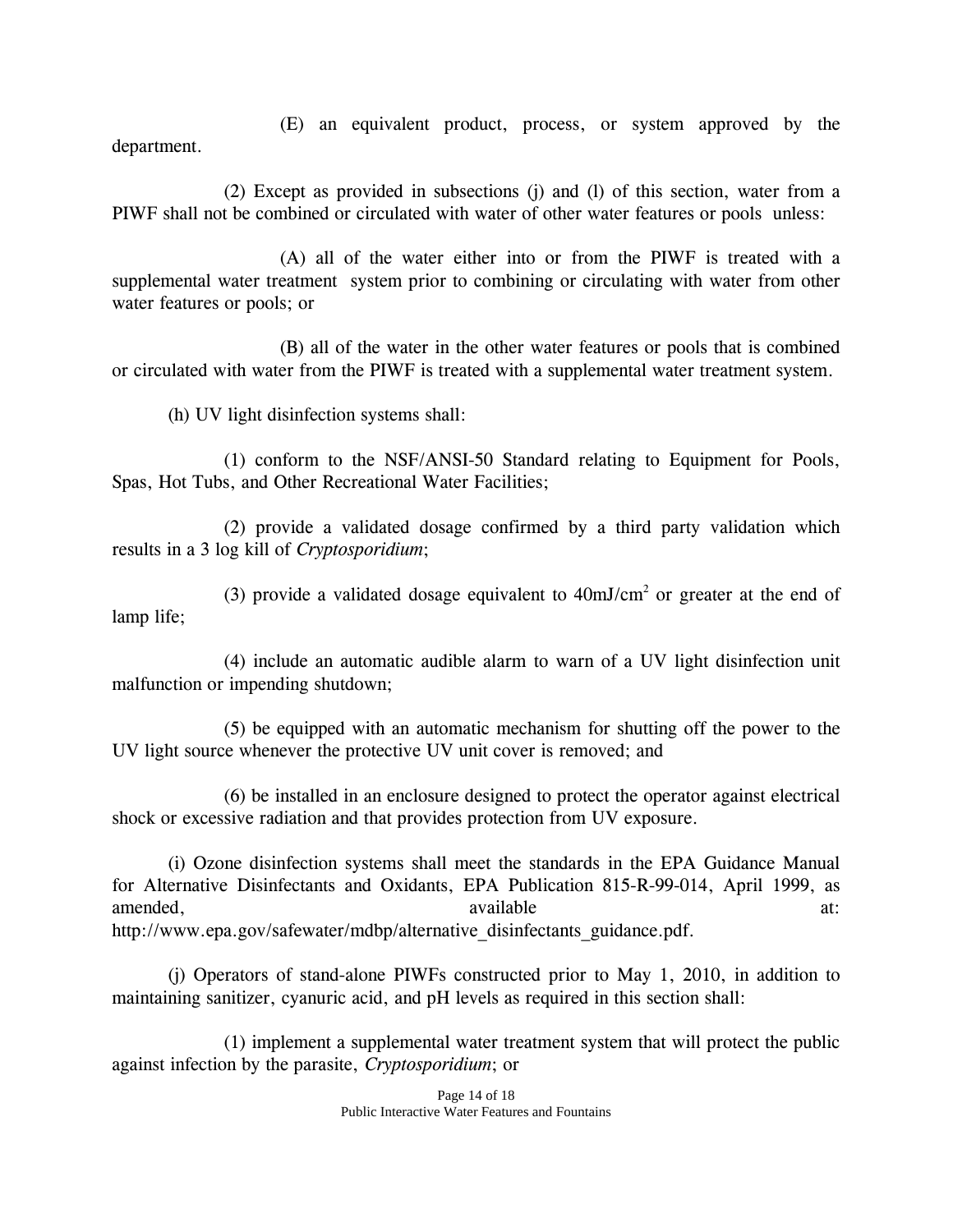(2) test the water of the PIWF for *Cryptosporidium* every 14 days during operation.

 (k) Operators of stand-alone PIWFs constructed or extensively remodeled after May 1, 2010 shall, in addition to maintaining sanitizer, cyanuric acid, and pH levels as required in this section, implement a supplemental water treatment system that will protect the public against infection by the parasite, *Cryptosporidium*.

 (l) Operators of all PIWFs constructed prior to May 1, 2010, and that share a water supply, disinfection system, filtration system, circulation system or any other treatment system that allows water to co-mingle with a pool, in addition to maintaining sanitizer, cyanuric acid, and pH levels as required in this section shall:

 (1) implement a supplemental water treatment system that will protect the public against infection by the parasite, *Cryptosporidium*; or

 (2) test the water of the PIWF for *Cryptosporidium* every 30 days during operation.

 (m) Operators of all PIWFs constructed or extensively remodeled after May 1, 2010, and that share a water supply, disinfection system, filtration system, circulation system, or any other treatment system that allows water to co-mingle with a pool, shall in addition to maintaining sanitizer, cyanuric acid, and pH levels as required in this section implement a supplemental water treatment system that will protect the public against infection by the parasite, *Cryptosporidium*.

 (n) A water quality testing device or kit capable of accurately testing for and measuring pH, free and total chlorine, bromine, and cyanuric acid within the chemical ranges as required in this section shall be provided by the PIWF owner or operator.

 (1) Free available chlorine and bromine levels shall be determined by use of the DPD method or its equivalent.

 (2) Test reagents shall be properly stored and replaced at frequencies recommended by the manufacturer to assure accuracy of the tests.

 (3) The water quality testing device or kit shall conform to the NSF/ANSI-50 Standard relating to Equipment for Pools, Spas, Hot Tubs, and Other Recreational Water Facilities.

 (o) When a PIWF is open for use, tests for chlorine or bromine levels and pH shall be conducted to comply with the following: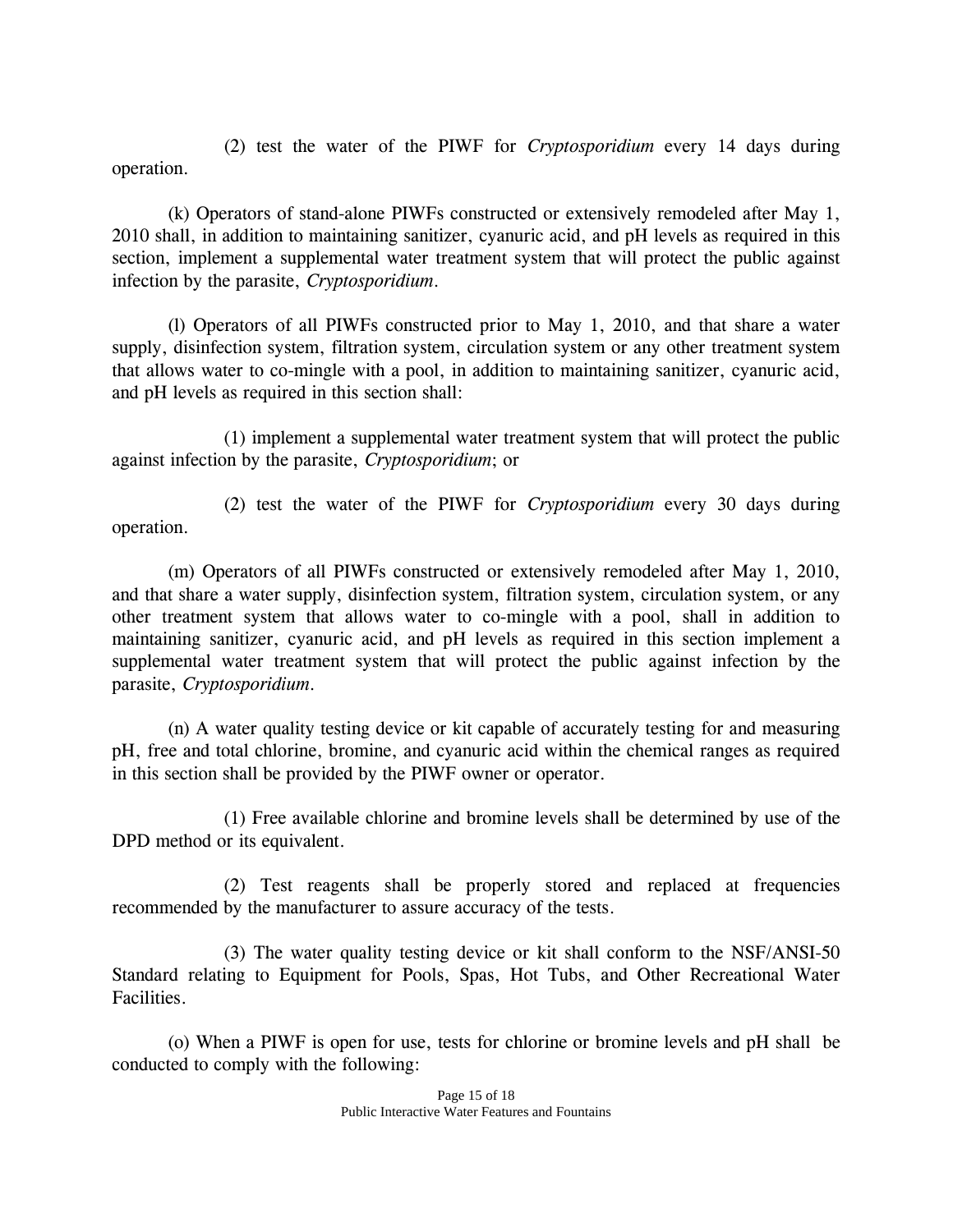(1) If the PIWF is equipped with automatic disinfectant and pH feed equipment that provides continuous and effective disinfection and maintains the required pH, and that system continually monitors and automatically controls chlorine or bromine levels and pH, testing for chlorine or bromine and pH of the PIWF water shall be conducted at least once during each day the PIWF is in operation.

 (2) If the PIWF is not equipped with automatic disinfectant and pH feed equipment that provides continuous and effective disinfection and maintains the required pH and that continually monitors and automatically controls chlorine or bromine levels and pH, testing for chlorine or bromine and pH of the PIWF water shall be conducted at least twice a day, once immediately prior to opening the PIWF and once midway through the period of time it is open for use, during each day the PIWF is in operation.

 (3) Tests for cyanuric acid levels shall be conducted at least once every 7 days of operation when chlorine containing stabilizer is in use.

 (p) Records of all testing performed at a PIWF shall be kept for 2 years and, if kept on site, shall be made available during inspection by the regulatory authority. If the records are kept in a separate location off site they shall be provided to the regulatory authority within 5 working days following the inspection.

 (q) If the water of a PIWF is sampled and tested for bacterial content the sample shall not:

(1) exceed 200 bacteria per milliliter as determined by heterotrophic plate count;

#### or

 (2) indicate the presence of total coliform organisms in a 100 milliliter sample by any of the following methods:

(A) multiple tube;

(B) membrane filter; or

 (C) the Minimal Medium ONPG-MUG test described in the Code of Federal Regulations, Title 40, Part 141.

## **§265.307. Inspections and Permitting of Public Interactive Water Features and Fountains.**

(a) A county, municipality, or the department may: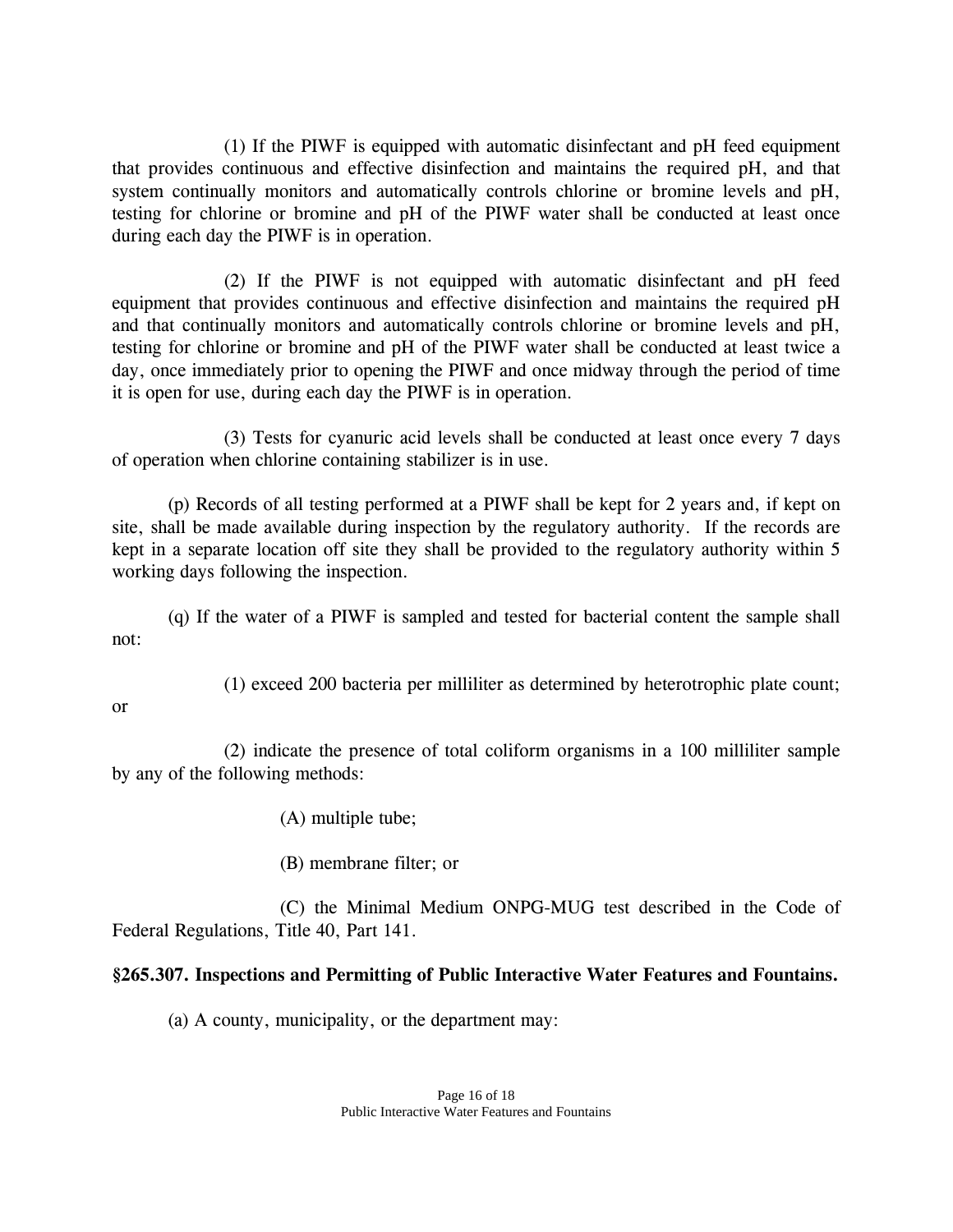(1) require that the owner or operator of a public interactive water feature or fountain (PIWF) obtain a permit for operation of the water feature or fountain;

(2) inspect a PIWF for compliance with this subchapter; and

 (3) require that the PIWF is tested for *Cryptosporidium* when the illness Cryptosporidiosis is diagnosed in an individual that has used that PIWF.

 (b) A department or local regulatory representative, upon presenting credentials, shall have the right to enter at all reasonable times any area or environment, including but not limited to the PIWF facility, building, storage area, equipment room, or office area to investigate for compliance with these sections, to review records, to question any person, or to locate, to identify, and to assess the condition of the PIWF facility

 (c) Advance notice or permission for inspections or investigations by the department or local regulatory authority is not required.

 (d) A department or local regulatory representative shall not be impeded or refused entry in the course of the representative's official duties by reason of any state or federal law or company policy. It is a violation of the Act for a person to interfere with, deny, or delay an inspection or investigation conducted by a department or local regulatory representative.

 (e) A county, municipality or the department may impose and collect a reasonable fee in connection with a permit or inspection requirement.

 (f) If a county or municipality imposes and collects a fee for a permit or inspection of a PIWF the following conditions shall be met:

 (1) the auditor for the county or municipality shall review the program every 2 years to ensure that the fees imposed do not exceed the cost of the program; and

 (2) the county or municipality shall refund the permit holders any revenue determined by the auditor to exceed the cost of the program.

## **§265.308. Closure of a Public Interactive Water Feature and Fountain.**

 (a) A county, a municipality, or the department may by order close, for the period specified in the order, a public interactive water feature or fountain (PIWF),

(1) the operation of the PIWF violates this subchapter;

 (2) the operation of the PIWF violates a permitting or inspection requirement imposed under the Act, this subchapter, or as authorized by the Act or this subchapter; or